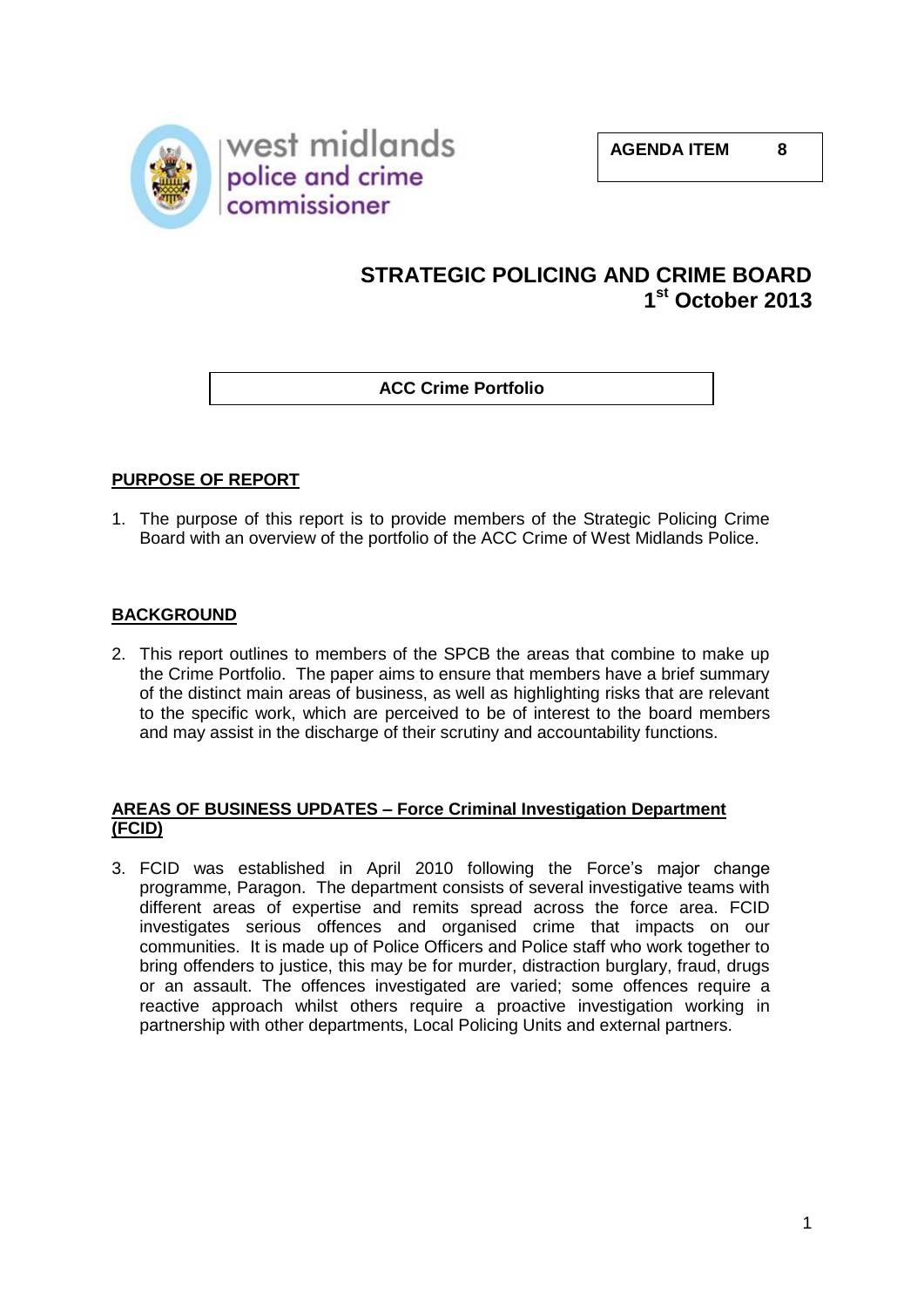# **FCID Structure**



- 4. FCID operates from many different sites within the West Midlands area. There are bases at Bloxwich, Smethwick, Harborne, Birmingham, Solihull and Coventry.
- 5. The current establishment for FCID as of the  $10<sup>th</sup>$  September 2013 is as follows:
	- Police Officer establishment is 628, the actual number is 608
	- Police Staff establishment is 98, the actual number is 108
- 6. The budget for 2013/14 financial year is £1,303,100.
- 7. FCID is currently being reviewed as part of the Service Transformation Programme. A decision on the model the Force will adopt is expected shortly. This is likely to lead to a significant change to the current structure and business functions of FCID.
- 8. FCID bases are being considered as part of the Estates programme. Decisions on the future locations for FCID will be considered with the outcomes of the Service Transformation Programme.
- 9. Priority Based Budgeting (PBB) was implemented last year. All departments are working to the service levels set.
- 10. All areas within FCID work in partnership internally and externally. Some partners will be regionally based and others nationally. Partners will vary depending on the teams specific area of business, for example the Economic Crime Unit and Crime Reduction will have close working relationships with the business community, where as the Serious and Organised Crime Unit will work closely with other Forces and Serious and Organised Crime Agency (National Crime Agency).
- 11. FCID staff are trained to the national Professionalising Investigation Programme standards 1, 2, 3 and 4. Regular developments days are held to ensure staff maintain accreditation.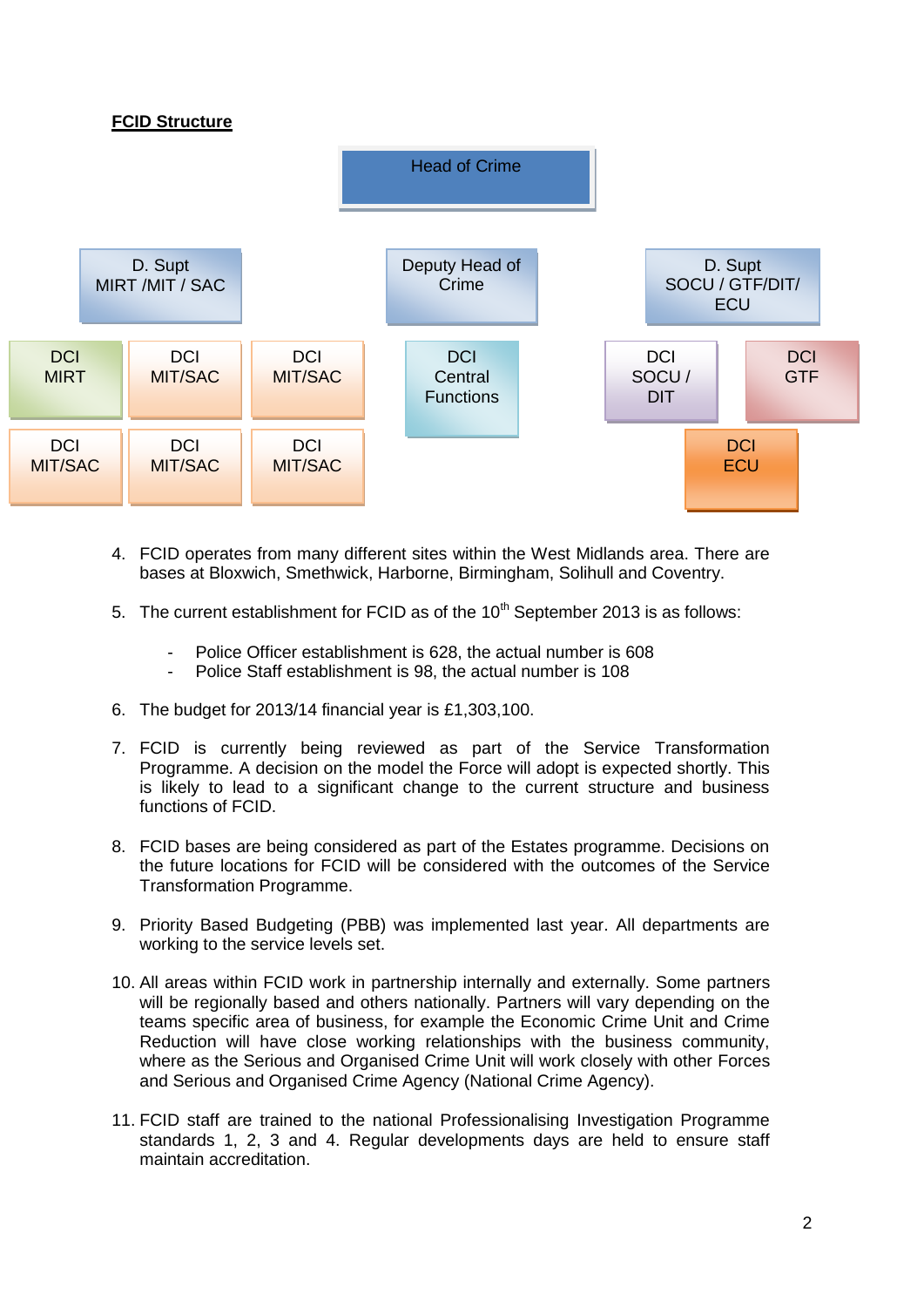- 12. This report evidences the functions of FCID teams, all of this supports the Policing and Crime Plan.
- 13. For example under Better Protecting People from Harm, there are dedicated teams to tackle the impact of Urban Street Gangs and Organised Crime gangs on the community.

# **Major Investigation Team (MIT)**

14. The Major investigation team (MIT) deal predominately with serious offences against the person and a range of other serious offences including threats to life, firearms offences, disorders following demonstrations such as the EDL, kidnaps and blackmail.

#### **Major Investigation and Review Team (MIRT)**

15. The MIRT investigate all homicides, including all industrial and suspicious deaths. During the period 2012/13 there were 43 murder investigations; this does not include manslaughter, suspicious deaths and Coroner reporting in relation to these matters.

#### **Homicide Review Team (Cold Case)**

16. The new Homicide Review Team was formed in August 2013. The overall objective of the team is to research cases where people have been murdered (or believed murdered but no body has ever been found) identifying opportunities for further investigation with a view to bringing offenders to justice. There are three broad areas that present opportunities these being scientific opportunities, new intelligence and witness evidence.

#### **Serious and Organised Crime Unit (SOCU)**

17. SOCU is currently responsible for the following four areas of business:

- 1. **Sanctioned level 2 Operations** Developing Intelligence led operations targeting Organised Crime Groups
- 2. **Hot Tasks** Dynamically lead on investigations that present a range of significant threats to local communities and the reputation of organisation
- 3. **Kidnap and Extortion** Investigating demand led kidnaps, blackmails or extortions
- 4. **SOCPA** Covertly scope and debrief persons identified as potential subjects of a written contract by CPS.

#### **Gangs Task Force (GTF)**

- 18. This team was established to manage Urban Street Gangs within the West Midlands. There is now a dedicated partnership team working with communities and other agencies to prevent and deter young people joining Urban Street Gangs and helping people in gangs change their lifestyle.
- 19. Teams also lead on catch and convict work targeting offenders actively involved in criminality.

#### **Drugs Investigation Team (DIT)**

20. The Team was established June 2012 primarily offering a centralised, structured, investigative process for cannabis production on commercial/industrial scales across the West Midlands Police area.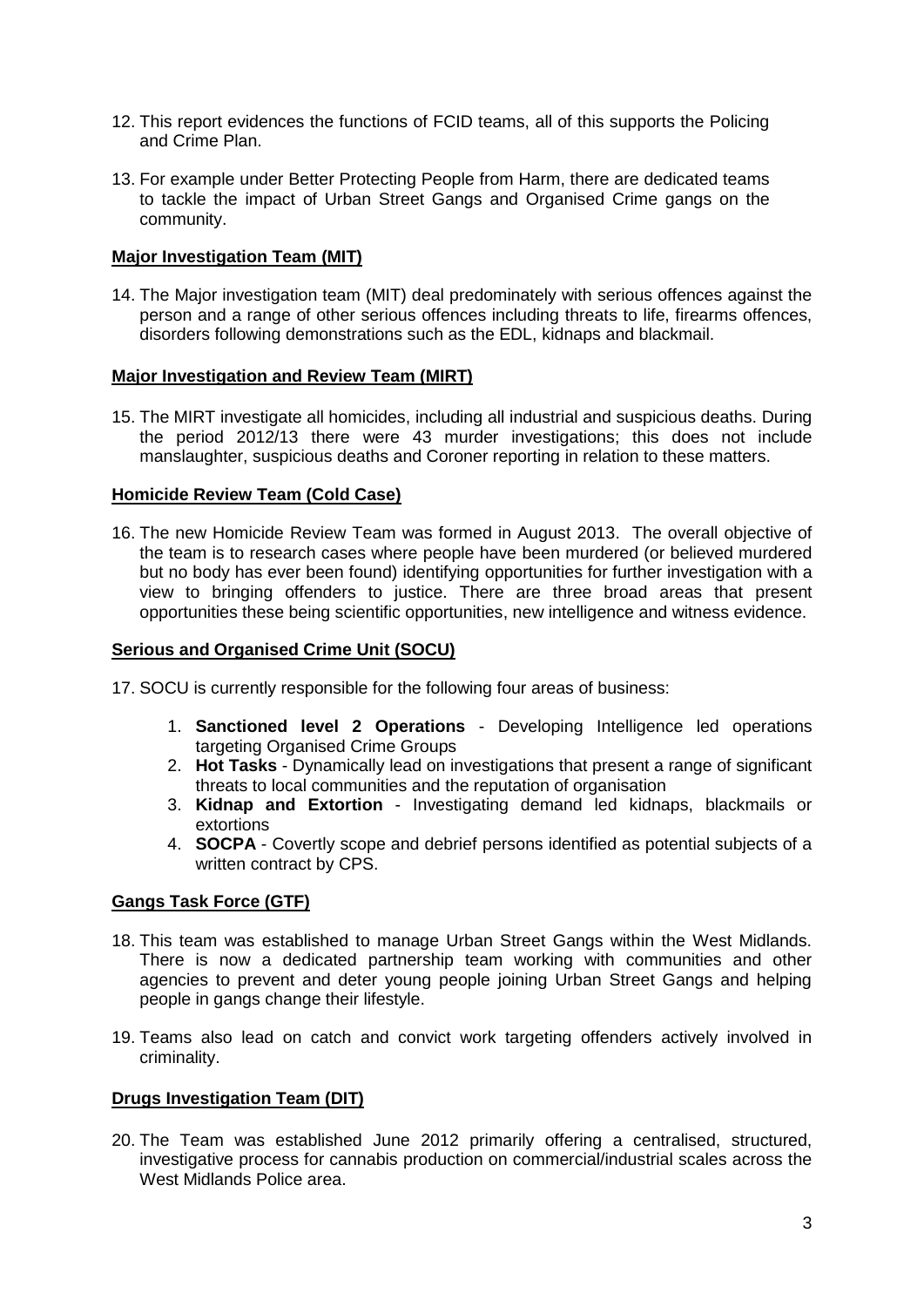# **Serious Acquisitive Crime (SAC)**

21. The SAC teams support Local Policing Units (LPU) in the investigation of aggravated burglaries, commercial robberies, distraction burglaries and offences of burglary that form a series. The team's workload consists mainly of reactive investigations in response to reported crime, and intelligence-led, proactive investigations.

# **Crime Management Team (CMT)**

22. The CMT are responsible for the initial review and management of all crime falling within the FCID crime continuum, including data quality and policy compliance and assurance, identifying fast track actions and conducting them if appropriate and ensuring a coordinated and joined up response from FCID and LPU resources.

#### **Planning Team**

23. The team is responsible for identifying and allocating resources and specialist officers to major enquiries. The planning team also arranges the staffing of Force, Regional and National operations when FCID staff are required. Additionally they manage the numerous on call rotas for FCID and provide the link to Learning and Development around training requirements and skill base of officers.

#### **Economic Crime Unit (ECU)**

24. The ECU is made up of six teams;

Two **Serious and Complex Fraud Teams** – investigating cases such as fraud involving companies, charities, legal aid etc.

**Regulated Sector Enforcement Team (ReSet)** tasked with the management and proactive investigation of reports submitted in relation to suspicion surrounding money laundering or terrorist activity and relate to both individuals and businesses.

**Money Laundering Team** lead complex investigations into Organised Crime Group criminality.

**Payback Team** targeting criminals' unlawfully obtained assets often in support of other departments' criminal investigations. This team makes regular successful applications to court to seize criminal assets.

**Volume Fraud Team** responding to crimes reported through 'Action Fraud'. This year, an average of 580 reports was sent to WMP a month often with multiple victims. This team are seeking to offer crime prevention advice via LPUs for the most common frauds.

**Election** – There is no standing team however this work is conducted by members of the ECU when required.

# **Crime Reduction Team**

- 25. The Crime Reduction Unit has run for many years. The work is split into two distinct areas:
	- (1) Planning/Mandatory work
	- (2) Strategic Crime Reduction work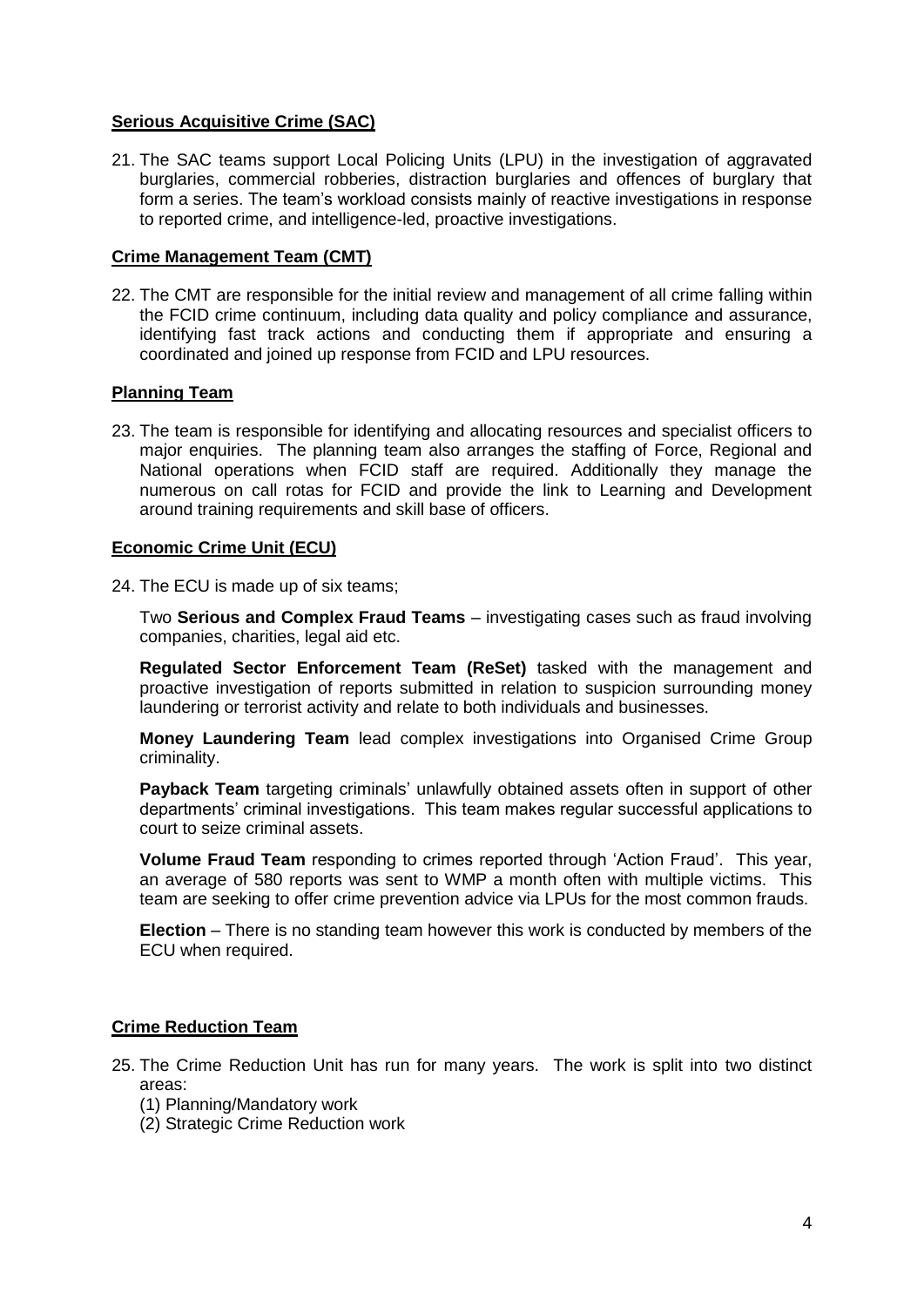#### 26. **Planning/Mandatory work**

- In 2012 there was in excess of 18,500 planning applications across the seven Local Authority areas. The team oversee the ACPO 'Secured by Design' scheme, which culminates in more than 100 developments a year achieving ACPO 'Secured by Design' status.
- In excess of 300 car parks across the West Midlands now meet ACPO 'Safer Parking' or 'Park Mark' status.
- The teams' work compliments the CONTEST strategy and assists the Counter Terrorism Security Advisors in their role.
- Sanctuary Domestic Violence assessments between 100 200 victims' properties are assessed each year and improvements are made via Local Authority funding streams. This addresses repeat victimisation within the area of 'Violence with Injury'.

# 27. **Strategic Crime Reduction Work (including Regional and National work):**

Some examples of this work are as follows:

- Arson Task Force (with West Midlands Fire Service).
- Banking Industry/Cash and Valuables in Transit/Adopt-a-Business/Adopt a Post Office/Banknote Watch, ATM Security Working Group (ATMSWG)/Operation Vanguard/consultation/liaison with the cash handling centres/Operation Safer Cash.
- Burglary Crime Prevention (domestic/commercial).
- Business Crime (Keep Your Business In Business/Keep Your School In Business).
- Night Time Economy/Violent Crime Reduction.
- Student Crime Reduction.
- 28. **Facewatch** has been developed across the Force and the roll-out programme is now gathering pace. A number of businesses are starting to use the facility to report crime directly to the police. The facility allows businesses to upload CCTV footage and images directly to the police, saving considerable time and money for the Force. Police officers have early access to CCTV footage, rather than having to attend to collect DVDs and then later view the footage at a police building.
- 29. The system also allows for the Force to upload images of unidentified suspects that. Facewatch ID is a 'free to use' application that smartphone-users can download for free from the 'App Store' and assist West Midlands Police to identify suspects.
- 30. Since use of the App commenced in May 2013:
	- $-$  Images uploaded  $= 809$
	- Subjects of Interest currently on display = 381
	- Pieces of information received from public = 335 (41.4% of 809 images)
	- Identified Subjects of Interest = 36 (4.44% of 809)

# **Coroners Department**

31. At present the Coroner's Team provide investigative and administrative support to the Coroners; this is provided according to local arrangements.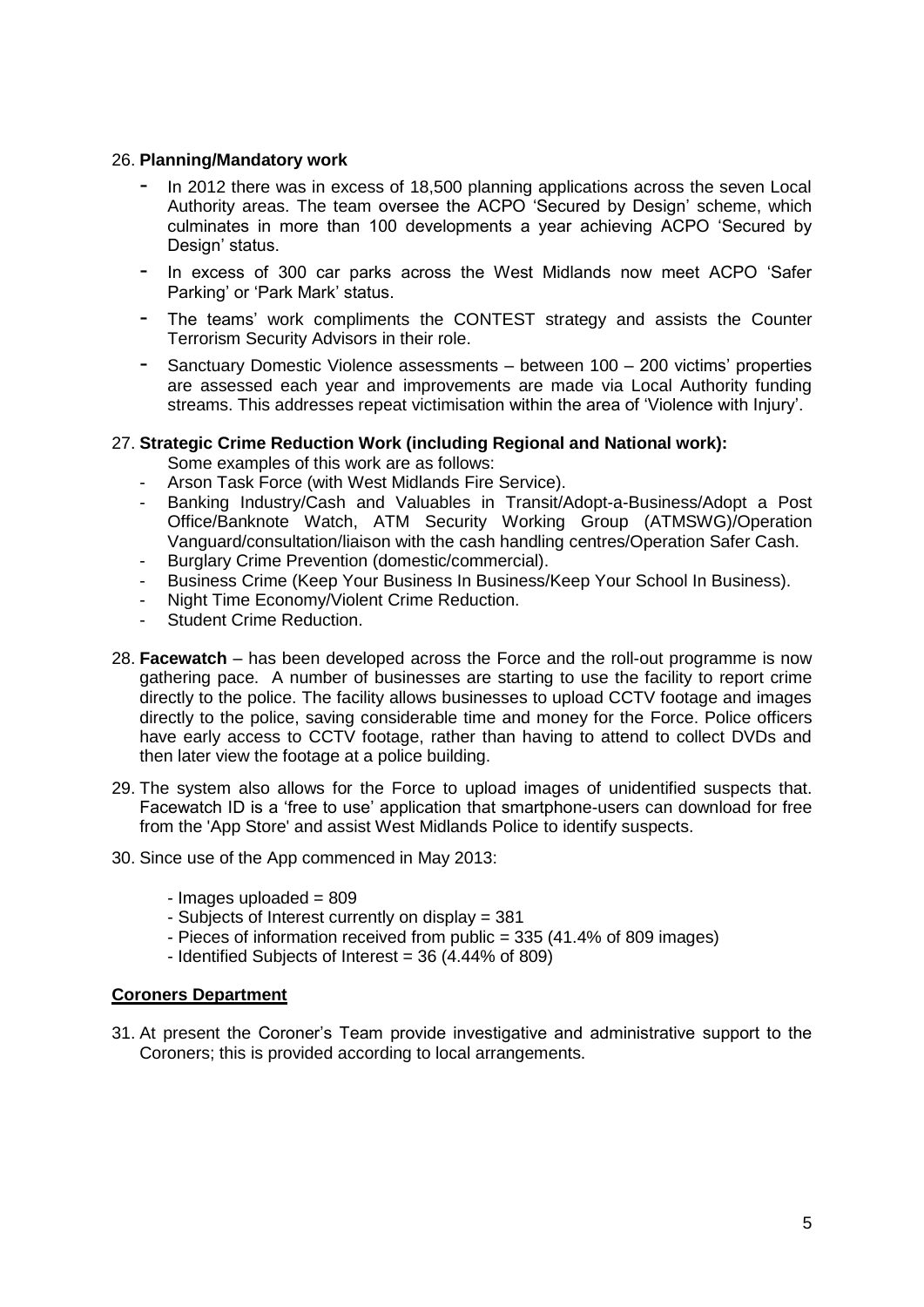# **Drug Expert Witness Team**

32. The team is responsible and accredited for the provision of providing impartial evidential opinion in relation seized controlled drugs including valuations, consumption rates, effects of controlled drugs, manufacturing procedures and trafficking methods.

# **Prison Investigation Team**

33. The Team of two Detectives is based within HMP Birmingham, and are supported by Birmingham South MIT. Their main role is to investigate crimes committed by prison inmates.

# **AREA OF BUSINESS UPDATE – Public Protection Unit**

34. The defined service levels for the department are:

- The effective protection of high risk victims of domestic abuse and vulnerable  $\bullet$ adult abuse, victims of rape and serious sexual abuse, working with partners, through dedicated safeguarding teams.
- The prevention and effective investigation of all child abuse (including online abuse).
- The prevention and effective investigation of all rape and serious sexual offences, high risk domestic abuse and vulnerable adult abuse.
- The effective management of registered sex offenders.
- 35. The current establishment of 480 officers and staff has an operating budget of £1,192,000.
- 36. The department underwent the Priority Based Budgeting Process in phase 1 which delivered savings to the organisation of £800,000 whilst maintaining current service levels and achieving improved performance.



# **PPU Structure**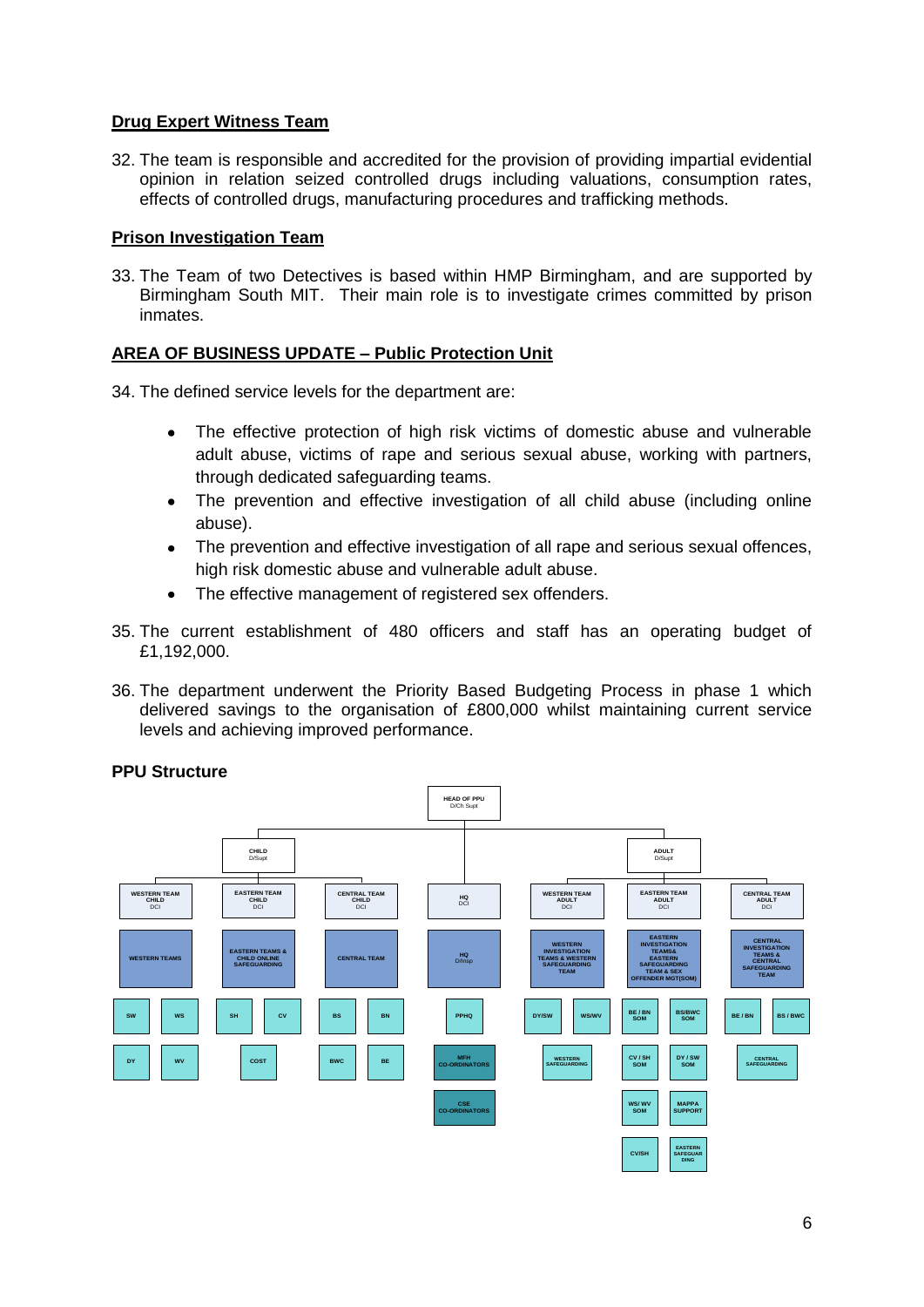# **Adult Safeguarding Teams**

37. Responsible for effective risk identification and management in relation to high risk incidents of domestic abuse, stalking, honour based violence, Forced marriage, female genital mutilation and vulnerable adult abuse. On each Local Policing Unit (LPU) there is a Public Protection Unit Safeguarding Team working with partner agencies, through Multi Agency Risk Assessment Conference (MARAC), instigating actions to support victims and control offenders in high risk cases, ultimately reducing the harm caused. They provide tactical advice and consistency to the LPU tasking processes. The total Force establishment comprises 3 Inspectors, 10 Sergeants and 40 Constables.

# **Adult Abuse Investigation Teams**

38. Responsible for the effective investigation of all Rape and Serious Sexual Offences within WMP as well as high risk crime investigations within domestic or vulnerable adult abuse settings. There are 5 such teams operating across West Midlands Police, with 2 Western, 2 Central and 1 Eastern. The teams operate across LPU boundaries to ensure that investigations have the right weight of resource and skill put against them. The teams are made up of trained and accredited Detectives who are also Specially Trained Officers (STO) in relation to the investigation of rape and sexual offences. The total establishment comprises 5 Detective Inspectors, 23 Detective Sergeants and 120 Detective Constables.

# **Sex Offender Management Teams**

39. Responsible for the effective management of Registered Sex Offenders in line with Multi Agency Public Protection Arrangements (MAPPA), appropriately managing risk and reducing offending. The officers undergo specialist training in order to undertake such offender management. The total establishment comprises 1 Inspector, 8 Sergeants and 43 Constables.

# **Child Abuse Investigation Teams**

- 40. These teams are responsible for the effective prevention and investigation of crimes of child abuse operating within a multi agency environment and in line with HM Government Working Together 2013. Child Abuse Investigation Teams are predominantly based on each LPU and are Detectives who have undergone additional specialist training in relation to child abuse investigation. The total establishment comprises of 10 Detective Inspectors, 20 Detective Sergeants and 120 Detective Constables across WMP.
- 41. Within the Child Abuse command there are an additional 6 Detective Constables dedicated to Child Sexual Exploitation in support to the activity of the mainstream child abuse investigation teams.
- 42. There are also 4 dedicated Missing from Home Coordinators who are responsible for the identification of those individuals, or locations, subject of repeated incidences of missing person reports, in support to LPU and working with multi agency partners to reduce such incidents through ensuring individuals are appropriately safeguarded.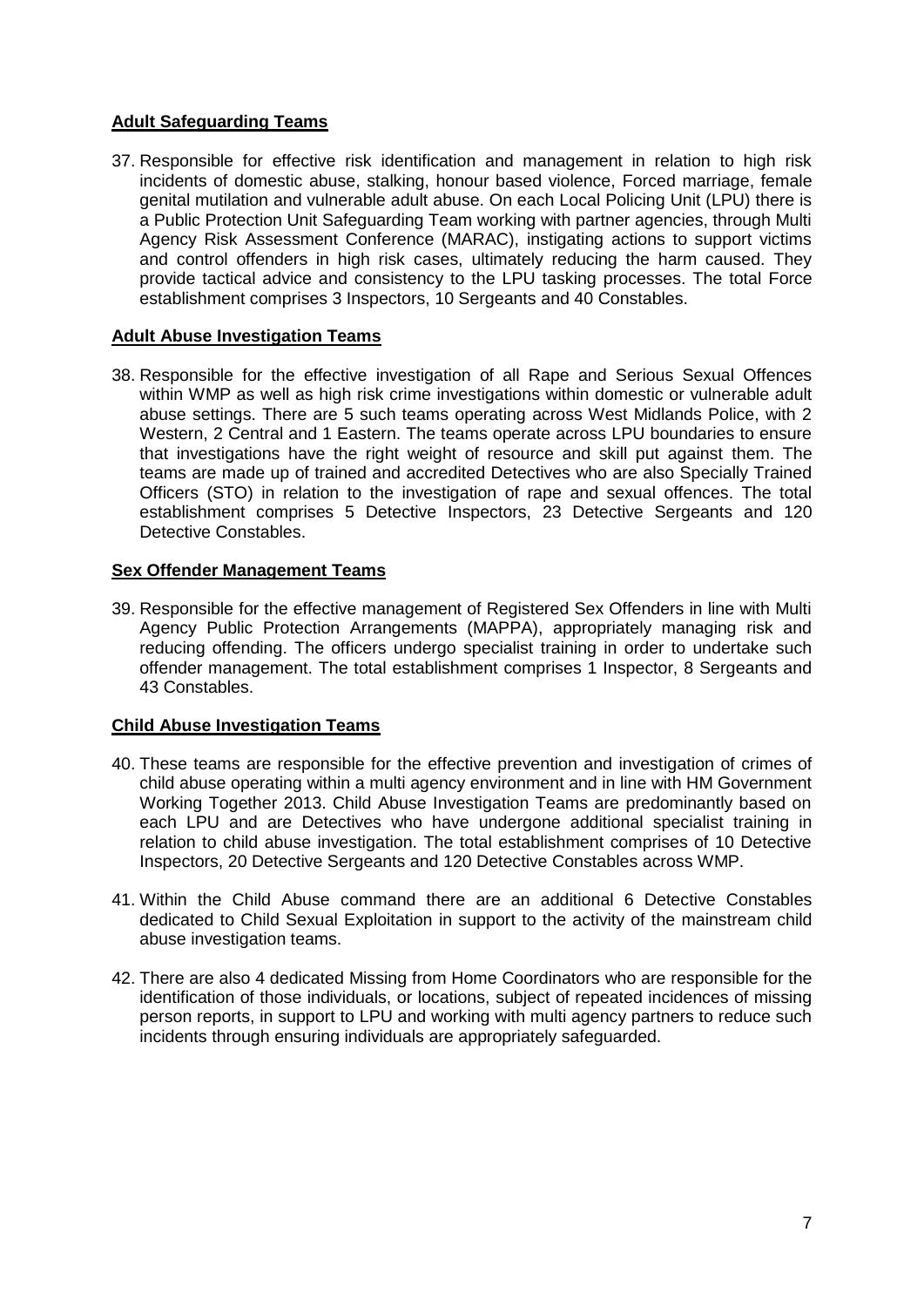# **Child Online Safeguarding Team**

43. Responsible for the effective investigation of online grooming and child sexual exploitation including proactive work to tackle such offenders, the team work closely with partner agencies as well as Force Intelligence and Forensics departments. The COST team has an establishment of 1 Detective Inspector, 2 Detective Sergeants and 14 Detective Constables.

# **Coordination &Tasking and Review Team**

44. In addition to the above there is a small PPU HQ team that support internal coordination and tasking arrangements within the department as well as undertaking their main function in regard to the delivery of Internal Management Review (IMR) as required in Child Serious Case Review, Domestic Homicide Review or Adult Serious Case Review. The team comprises 1 Inspector, 2 Sergeants and 6 Constables.

# **Adult Safeguarding**

45. In January 2013 a Vulnerable Adult (VA) Hub was established as a pilot on the Western side of the Force. This has created a centre of excellence for the receipt of all vulnerable adult referrals and the management of safeguarding through dedicated Vulnerable Adult officers and staff from within the broader Adult Safeguarding Teams. Following positive feedback from partners and Local Safeguarding Adults Boards this approach has now been expanded into Birmingham. The VA Hub has also received visits from and presented to the Home Office.

# **Child Safeguarding**

46. The department has refined its approach to the management and receipt of referrals from Children's Social Care Departments through the establishment of a Central Referral Unit. This was brought about to improve service delivery by providing a single route into the department and thereby creating a more consistent and responsive service with a common understanding of thresholds whilst releasing operational officers for investigation activity. Regular interface meetings are held with partners and Central Referral Unit managers to resolve issues and jointly develop and evolve practice. Officers are currently undergoing accreditation processes under the College of Policing Child Abuse Investigation Development program launched this year that will lead to national accreditation.

# **Child Sexual Exploitation**

47. A revised Control Strategy has been established as our knowledge and understanding of this issue evolves. There has been significant activity (outlined under Operation Sentinel) together with operational investigations within this arena. The Force has actively contributed to the West Midlands Area CSE Action Plan commissioned by the 7 LSCB Chairs as well as the ACPO Action Plan and made submissions to the Children's Commissioner Inquiry into CSE. The department has also responded to the recent consultation by both the College of Policing and CPS in regard to proposed Authorised Professional Practice in relation to Child Sex Exploitation as well as Child Abuse.

# **Human Trafficking**

48. The Force has developed guidance in relation to its response to Human Trafficking and has recently moved responsibility from Intelligence now into an operational environment in PPU. A new Force lead has been appointed, being the Detective Superintendent for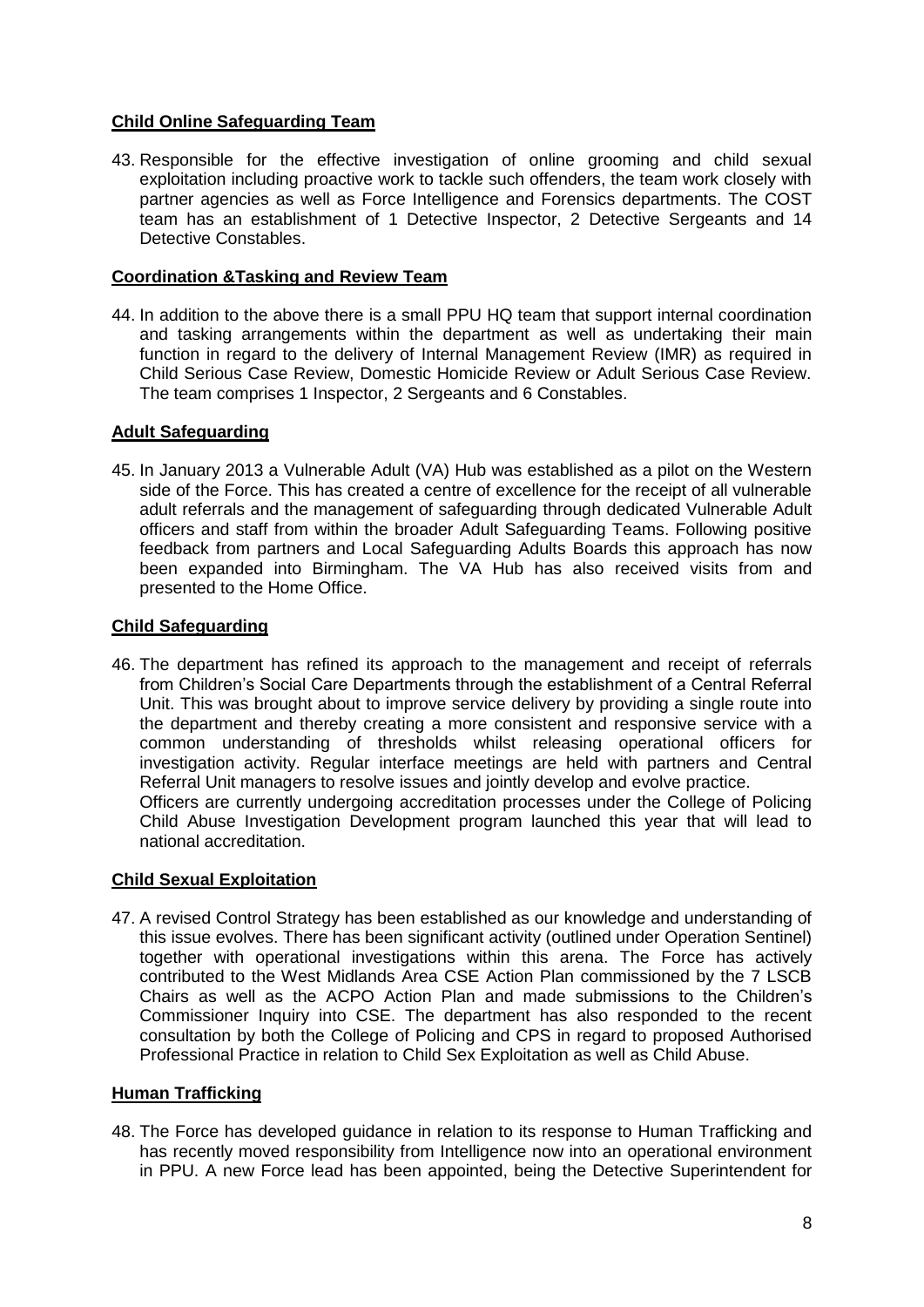Child Abuse given some of the common aspects in relation to CSE and the Force has been actively engaged with the Regional Anti Trafficking network (RAT).

# **Child Online Safeguarding**

49. The Force recently supported HMIC undergoing a pilot inspection of its approach to Child Sexual Exploitation which was predominantly geared to Online Contact and Non Contact CSE/Grooming. This has shaped the subsequent HMIC inspection framework which will be used in a number of other Forces for this thematic inspection before returning to the West Midlands at the end of the year, prior to publication of the final report. The department is also working closely with the Forensic Services Unit in regard to ensuring the latest technology is available to support enforcement and examination of offender's devices.

# **Domestic Violence**

50. The Force is driving a number of initiatives in relation to the response to domestic violence. Through Strategic and Tactical Tasking processes a Domestic Abuse Task and Finish Group has been established with representation from all LPU's and departments. Key work is being undertaken to ensure incidents are appropriately recorded, responded to and risk appropriately assessed. The department has led on joint partnership work with the National Centre for Domestic Violence to improve service to victims and access to civil and criminal prevention orders. Work is also being undertaken to evaluate the replacement of static Airwave home alarms with potentially more effective mobile devices and there is also a program of work with CAADA (Coordinated Action against Domestic Abuse) to assess the current Multi Agency Risk Assessment Conferences (MARAC) operating across the West Midlands in order to identify opportunities for improvement. The Force is also reviewing arrangements in relation to the management of domestic abuse offenders and evidenced based practice.

A HMIC inspection of all Forces in relation to the response to domestic abuse has recently been announced.

# **Honour Based Violence and Forced Marriage**

51. The department has worked closely with Legal Services in regard to developing best practice in regard to Forced Marriage Protection Orders. The department has also worked with partners towards the successful launch and operation of a multi agency HBV/FM steering group in Walsall, geared to improving services to victims and improved preventative measures, which following positive endorsement we are now seeking to influence further roll out across the West Midlands.

# **Missing Persons**

52. The Force has worked closely with the College of Policing in supporting the national trial and evaluation of revised changes to the definition of missing persons. West Midlands were one of the few pilot Forces and operated trials at Birmingham West and Central LPU, together with a control site at Coventry LPU, and have influenced the subsequent national endorsement and roll out. Briefings with partner agencies have been held. The central thrust to the initiative has been the enhanced level of risk assessment at the earliest stage in the report of an incident thereby enabling a better quality response to be delivered to missing person reports.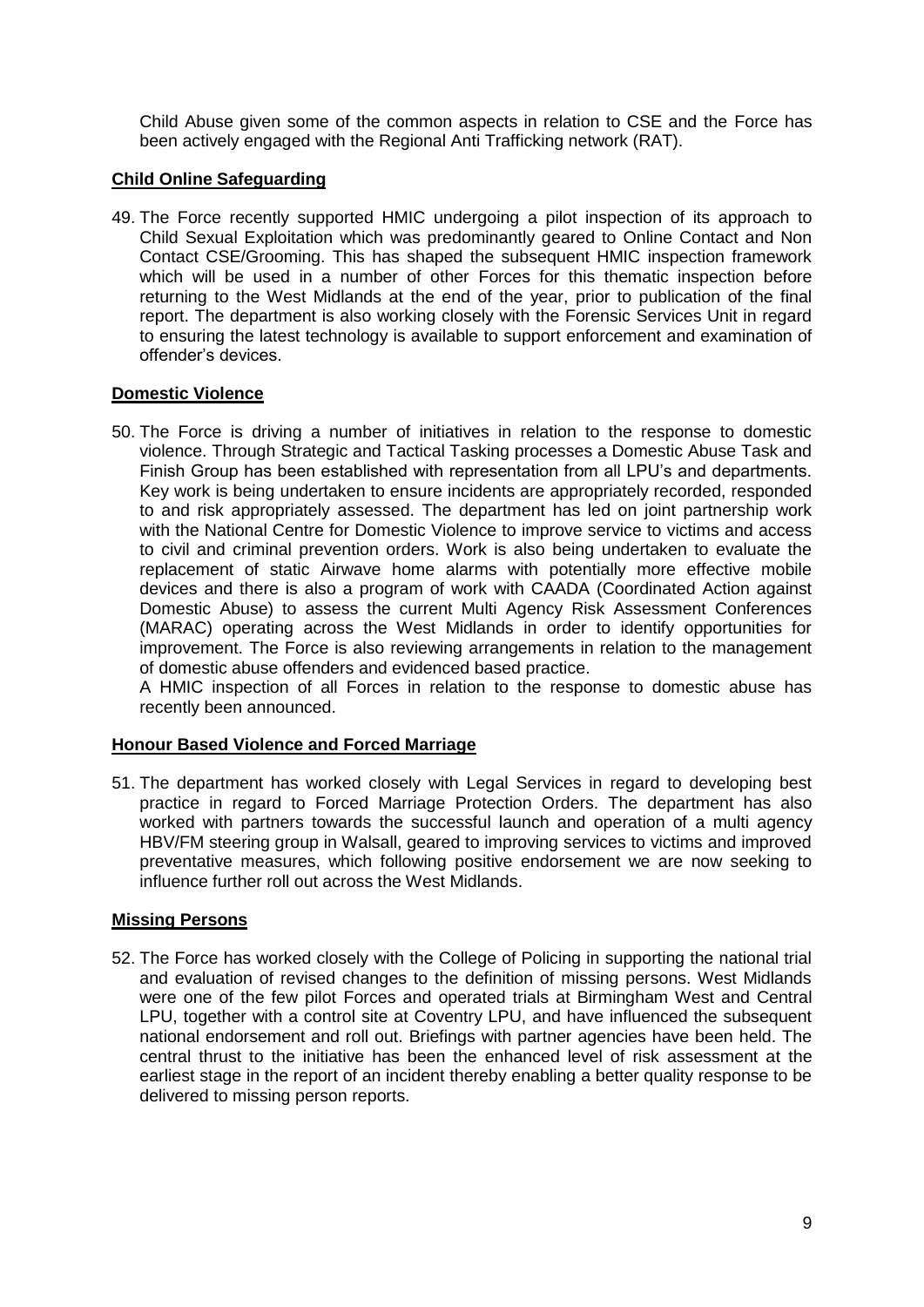# **MAPPA**

53. The department is responsible for the effective management of all registered sex offenders and compliance with MAPPA in that regard. The department works closely with partner agencies and has officers embedded within the MAPPA Support Team. The department's revised approach in the creation of a Sex Offender Management Team has lead to significant improvements in MAPPA performance indicators within the West Midlands. A range of successful overt and covert activity has supported the effective management of offenders and where appropriate has led to recalls to prison.

# **Rape and Serious Sexual Offences**

54. The department has worked closely with the NHS and Local Authorities in the commissioning and delivery of the new Sexual Assault Referral Centres within the West Midlands. This has resulted in improved service to victims through access to the provision of dedicated highly specialist 24/7 Crisis Workers, improved clinical governance, improved access and coordination of aftercare services and redesigned facilities. Alongside this the department has worked closely with the NHS under the Early Adopter pilot in relation to the commissioning of Forensic Medical Examiners (FME) which has lead to service improvements in regard to the delivery of a stand-alone dedicated Sexual Offences rota for FME, improved gender choice for victims, improved access to immediate on site medical treatments as well as improved clinical governance arrangements.

The department is actively contributing to the regional and national agenda in relation to SARC, in particular in relation to the uplift in service specification across the region thereby enabling access to adjacent SARCs as well as supporting improved paediatric provision.

The department has run, with partners, training events for investigators and prosecutors in relation to achieving high quality evidence and the impact of rape trauma upon investigations.

Officers within the department are now undertaking the recently launched College of Policing Serious Sexual Abuse Investigators Accreditation process.

The department achieves high levels of performance relative to other Forces in relation to the submission of cases to the Serious Crime Analysis Section of the College of Policing and has improved the quality of submissions for forensic analysis in rape and serious sexual offences to Forensic Services.

# **Partnership**

55. The department works closely both with internal and external partners.

The relationship between Local Policing and PPU as a corporate department, together with other corporate departments, is recognised as an important element. This is delivered through PPU engagement and contribution to local Daily Management Meeting and Tactical Tasking processes, in addition to its own, in addition to this being underpinned by Force Strategic and Tactical Tasking processes. Shared responsibility meetings are also held between the department and LPU's and as outlined internal Task and Finish Groups on issues such as responding to domestic violence involve representation and contribution from across all departments and LPU.

The department is well supported by Force Intelligence by the provision of a dedicated and embedded PPU Intelligence Team.

The department operates significantly on a multi agency basis, working with a range of partners across the West Midlands which can present significant challenge as to consistency in approach and methods of operation. Senior Officers on the department provide West Midlands Police representation on the 7 Local Safeguarding Children's Boards as well as the 7 Local Safeguarding Adults Boards and the various sub groups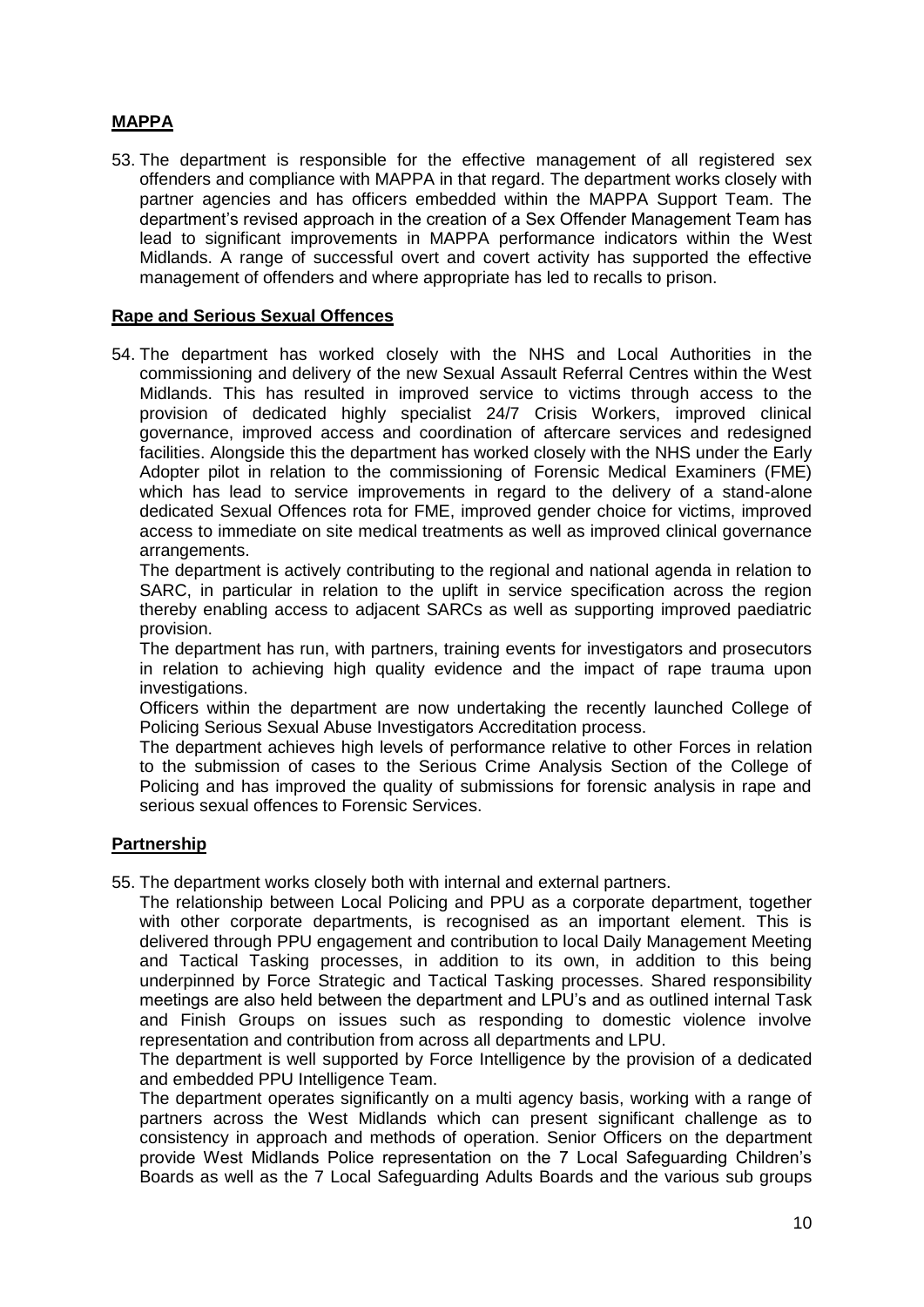within those structures. Significant partnerships are also maintained in relation to mainstream operations in working closely with Local Authority Children's Services, Local Authority Adult Services, Health, both at NHS National Commissioning Board and Local Area Team as well as Public Health, National Offender Management Service, Community Safety Partnerships and Third Sector. The department is also undertaking work with the Prince's Trust. PPU Senior Officers also provide additional representation to the supporting governance structures for those Local Authorities currently subject to Ofsted Improvement Notices. The department also undertakes key partnership work with CPS Public Protection Unit.

The department has lead on developing a clear and transparent formula and framework for the provision of financial contributions in support to Local Safeguarding Children and Adult Boards. In prioritising safeguarding and in support to effective partnership working, West Midlands Police provides a financial contribution in excess of £250,000 to those boards which has been a significant uplift to previous years.

# **AREAS OF BUSINESS UPDATES – Force Intelligence**

56. The vision for Force Intelligence is: "*Working together to understand threat and risk and identify opportunities to protect our communities from harm*".

The department was last restructured in early 2012 to ensure that it continues to support the rest of West Midlands Police in delivering the Force's strategic priorities.

The latest changes to Force Intelligence were designed to improve the department's role in collecting, assessing, developing and disseminating intelligence to enable front-line officers to make better informed decisions, manage risk appropriately, drive investigations effectively and anticipate future events.

The department delivers its services through three broad portfolios: Local Intelligence, Strategic Intelligence and Covert Intelligence.



# **Local Intelligence Teams**

57. There are 10 geographically based Teams (one per Local Policing Unit (LPU) based alongside the LPU command team). Led by an Intelligence Manager (Inspector) with two intelligence supervisors (Sergeants) they provide a dual role for intelligence support and coordination and tasking. The team consists of intelligence officers and intelligence analysts, providing a service between 07:00 and 22:00 Monday to Sunday. Their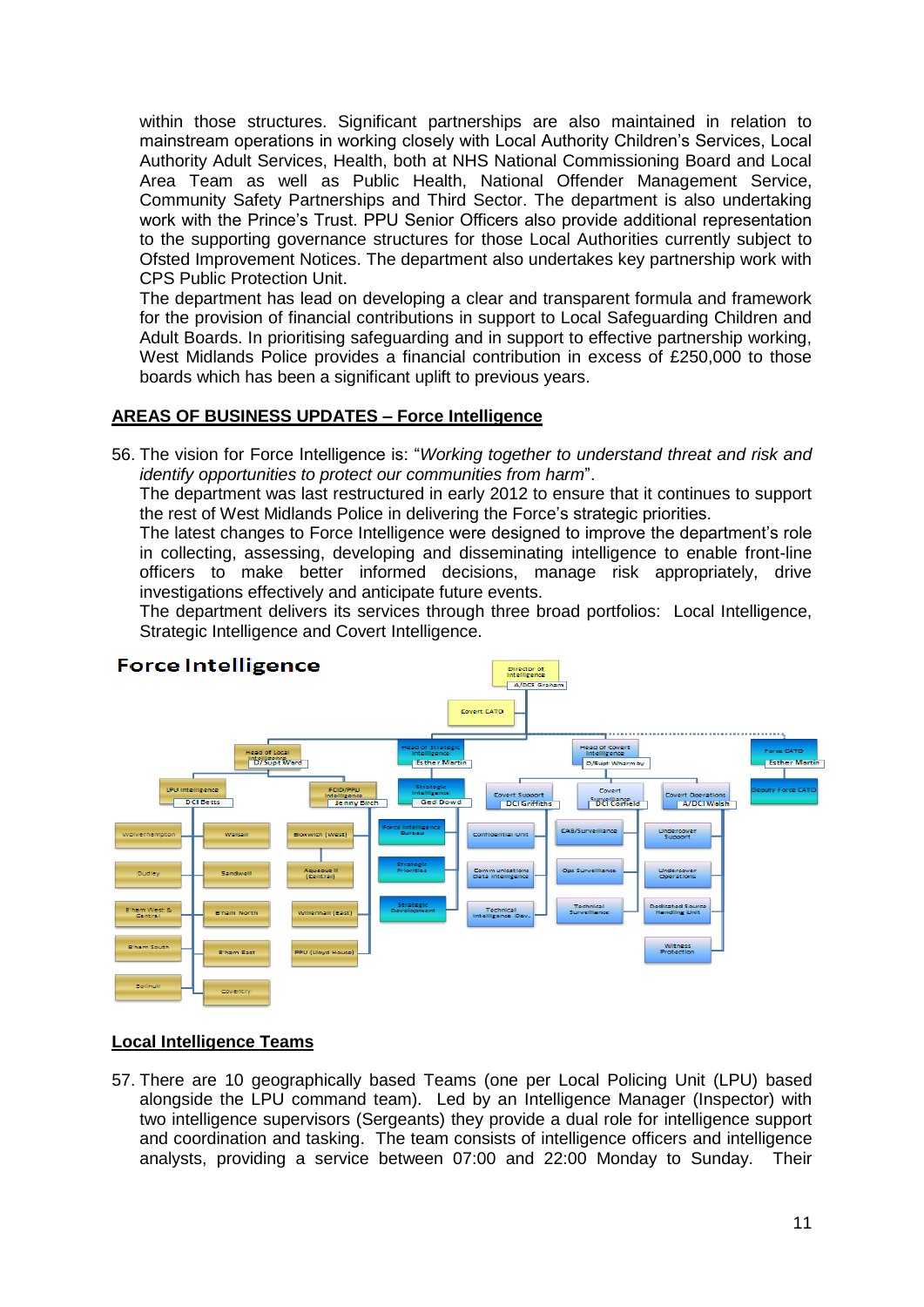primary function is to assess, develop and disseminate all local intelligence and products to support each LPU.

In addition, an analyst is aligned to each local authority area in order to deliver products that support partnership objectives. These analysts provide strategic and tactical assessments for each partnership.

# **FCID Intelligence Teams**

58. There are 4 geographically based Teams co-located with FCID resources. Each team is led by an Intelligence supervisor (Sergeant) and intelligence officers and intelligence analysts. Each team provides a service between 07:00 and 22:00 Monday to Sunday. Their primary function is to assess, develop and disseminate all intelligence products to support each FCID function. The teams provide tactical and operational intelligence support to Force CID with the exception of support to long term covert investigations, which is provided by the Confidential Unit.

# **PPU Intelligence Teams**

59. The Team is based alongside the PPU senior leadership team and is led by an Intelligence manager (Inspector) with an intelligence supervisor (Sergeant), intelligence officers and intelligence analysts. An intelligence service is provided between 07:00 and 18:00 Monday to Friday. The primary function of the team is to assess, develop and disseminate intelligence products to support PPU. The teams provide strategic, tactical and operational intelligence with particular focus on cross border offending, serious and complex investigations and organised crime group management.

# **Force Intelligence Bureau (FIB)**

- 60. FIB was established in Feb 2011 and consists of analysts, including Higher Analysts, Intelligence Officers and Offender managers providing a service between 7am to 8pm Monday to Friday and 7am to 3pm at weekends. The 5 main business areas are:
	- 1. Duty Desk providing the interface between WMP and most other law enforcement agencies and now including the Offender Managers and Crimestopper functions.
	- 2. Development Desk providing the capacity to scan intelligence and crime across WMP and its neighbouring Forces and nationally, whilst developing intelligence for proactive enforcement where possible. National desks such as Football, NABIS, and Liberal are also supported in line with ACPO support
	- 3. Strategic Desk providing the Force strategic products and the Force TTCG process along with ongoing support for other emerging issues and demands
	- 4. Gangs Desk providing the Gangs TTCG product, supporting the Mediation service and the ongoing Community and Tension scanning and reports both internally and nationally
	- 5. Higher Analysts are responsible for producing the Force Strategic Assessment, supporting ACPO led initiatives e.g. Priority areas, and the development and training of Intelligence analysts and officers.

# **Confidential Unit**

61. The Confidential Unit has complete oversight of all covert assets and intelligence across the Force and it coordinates processes to target, dismantle and reduce the crime and risk of the Forces highest risk Organised Crime Groups. The key role of the Confidential Unit is to ensure that the Forces finite covert resources are deployed effectively and efficiently against Force priorities and the highest threat and risk to our communities. The unit works in collaboration with the Serious and Organised Crime Agency (SOCA), the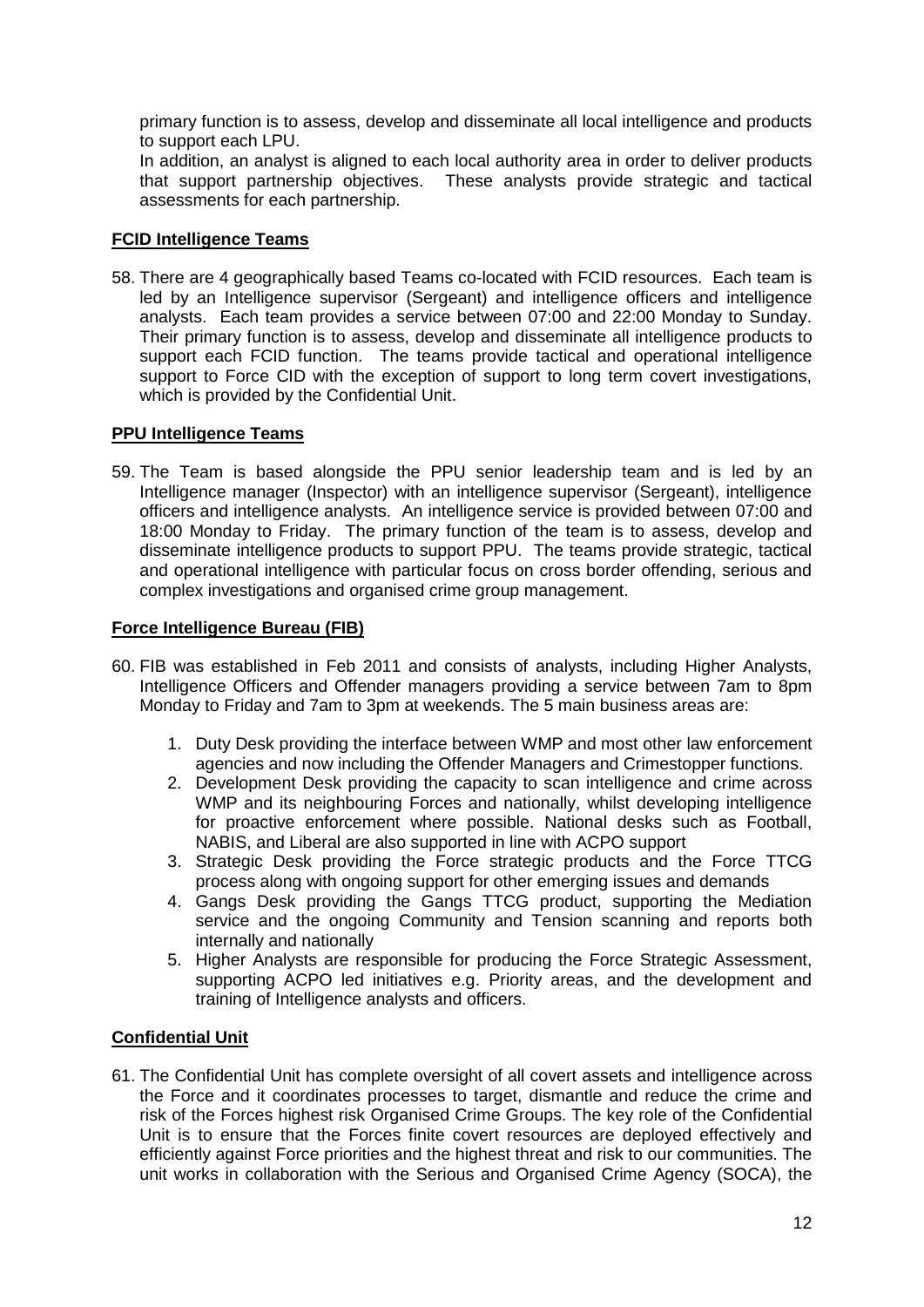Counter Terrorism Unit (CTU) and the Regional Intelligence Unit (RIU) to develop intelligence.

# **Covert Authorities Bureau (CAB)**

62. CAB is situated at Lloyd House and offers tactical advice to Senior Investigating Officers (SIOs) in relation to operations targeting serious criminality with regards to sensitive policing tactics. CAB also manages all 'Higher' Regulation of Investigatory Powers Act (RIPA) authorities which require authorisation at Chief Constable or Home Secretary level.

# **Undercover Operations**

63. Undercover policing operations are one of a number of covert policing techniques which are an effective tool in preventing and detecting serious and organised crime within the communities of the West Midlands. This is a highly intrusive technique and hence it has strict guidelines in terms of governance. RIPA provides the legal mechanism for public authorities to interfere with an individual's right to respect for their private and family life under Article 8 Human Rights Act 1998. The legislation covers undercover operations as part of CHIS authorities granted by the Force Authorising Officer (AO).

The legislation includes oversight of the conduct of undercover operations by the Office of Surveillance Commissioners (OSC). The Chief Surveillance Commissioner has a statutory responsibility to ensure all public authorities act in accordance with the above legislation and the relevant codes of practice. Forces are subject to an annual OSC inspection where all aspects of undercover policing activity come under close review and are subject to report.

# **Criminal Justice Protection Team (CJPT)**

64. The Criminal Justice Protection Team (CJPT) is a small team of officers formerly known as Witness Protection. They provide specialist support to persons who are at serious risk of harm often as a result of being witnesses within the Criminal Justice system.

# **Dedicated Source Handling Unit (DSU)**

65. The DSU is a specialist team managing all the Force's Covert Human Intelligence Sources (CHIS). These officers are all trained to national standards and have responsibility for the whole Force area as well as individual LPUs and they respond to tasking in relation to threat, risk and opportunity.

The use of CHIS is a highly intrusive technique and hence it has strict guidelines in terms of governance. RIPA provides the legal mechanism for public authorities to interfere with an individual's right to respect for their private and family life under Article 8 Human Rights Act 1998. The legislation covers Covert Human Intelligence Sources authorities granted by the Force Authorising Officer (AO). The DSU are also subject to an annual inspection by the OSC to ensure compliance against RIPA legislation.

# **Force Surveillance Team**

66. All Covert Surveillance activity within West Midlands Police is only undertaken by the Force Surveillance Unit. The department has responsibility for surveillance and CAB. The surveillance teams have a wide range of specialist surveillance skills. The surveillance officers are Nationally Accredited and work creatively and flexibly to support the Force to undertake criminal investigations. All activity is sanctioned through a Directed Surveillance Authority as per RIPA which provides the legal mechanism and authorised by an Authorising Officer of at least Superintendent rank.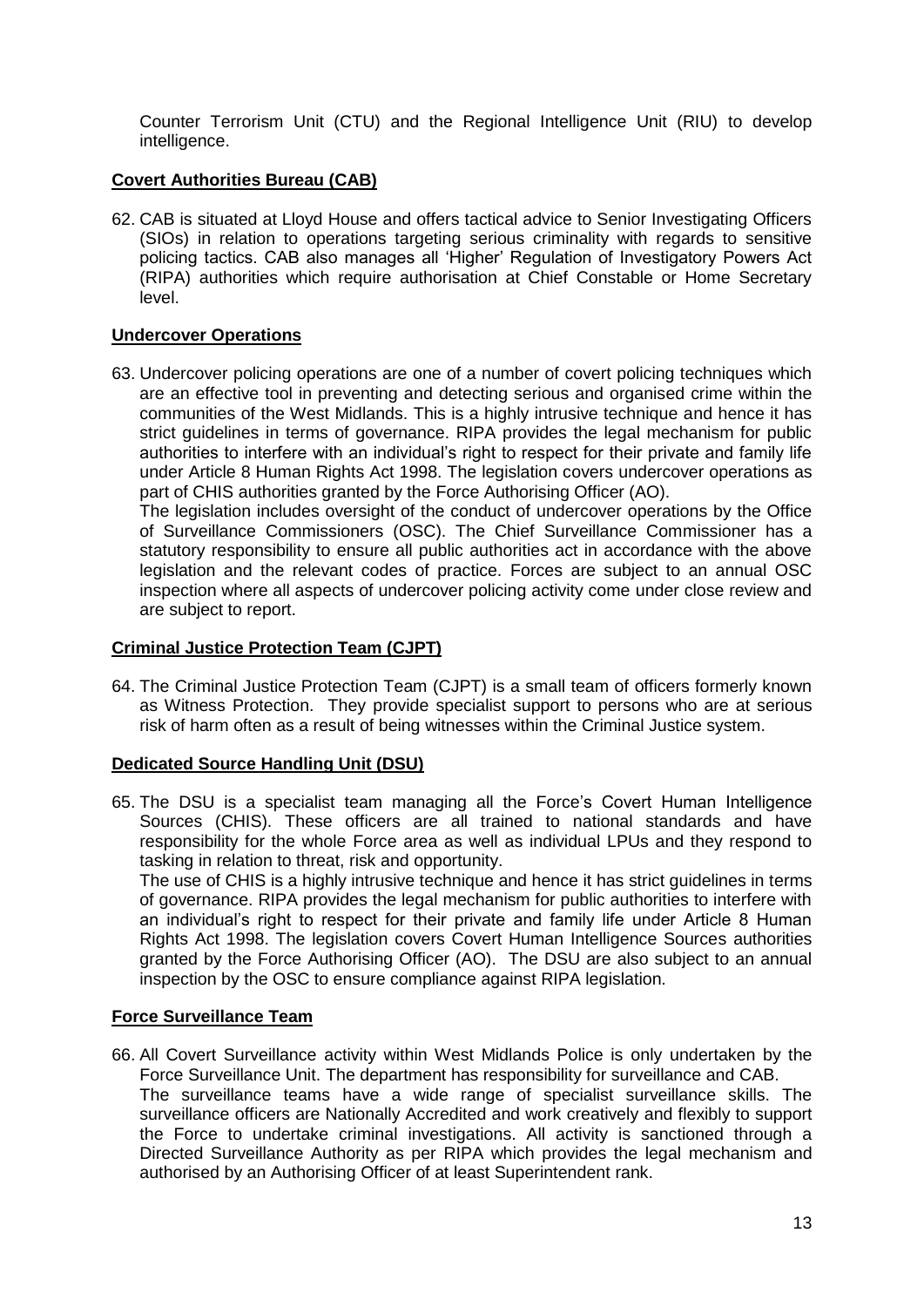# **Communications Data investigation Unit (CDIU)**

67. The CDIU are a small team of police staff providing a 24/7 response to urgent requests for incidents that are immediate threat to life, vulnerable persons or urgent operational requirements, such as crimes in action and terrorist activity

# **Force Co-ordination and Tasking Office (CATO)**

- 68. As part of Programme Paragon (2010) a Force wide Coordination and Tasking Office (CATO) network was established. Each LPU and corporate department has a CATO function centrally managed by a headquarters command team. As of 2013 West Midlands Police operates a Force CATO function consisting of a Senior Police Staff Manager (Superintendent Equivalent) Head of Force CATO and a full time Inspector. The Force CATO is responsible for:
	- 1. Management of the Force Daily Management Meeting Process
	- 2. Management of the Force Tactical Tasking and Coordination Process
	- 3. Management of the Force Strategic Tasking and Coordination Process
	- 4. Management of other Force meeting processes eg, Force Gangs and Organised Crime Group Tasking
	- 5. Delegated responsibility for the management of the Proceeds of Crime Act (POCA) funding allocation
	- 6. Command Team document production
	- 7. Gatekeeper and Single Point of Contact for both internal/external resource bids
	- 8. Peer Reviews

# **Update on Service Transformation Review of PPU & Investigation**

69. The Service Transformation Review commenced in April 2013 and has seen significant investment by the Force and respective departments into the Review Team. The first phase of the work has been to conduct an Opportunity Assessment to identify the key issues within the terms of reference of the review. This has seen extensive activity in engaging officers and staff across the departments and Force as well as key stakeholders both internally as well as externally. Substantial effort has been made to ensure the review engages across a whole range of external partners. Workshops have been held together with surveys, one to one interviews and substantial audit and sampling work to scope and understand the level of demand and effectiveness of existing processes. The Opportunity Assessment phase concluded in July and following presentation to the Strategic Board chaired by the Deputy Chief Constable moved into the development of options for business cases phase as regards suggested revisions to the operating model which is due to report on the  $16<sup>th</sup>$  September 2013.

# **Update on Operation Sentinel**

- 70. Operation Sentinel is a Force-wide operation aimed at enhancing the service provided by West Midlands Police and its partners to victims across the Force area who are vulnerable, especially due to a lack of confidence to engage with statutory agencies, meaning they remain hidden and/or silent, their cultural beliefs and behaviours or through a fear for their safety.
- 71. Particular focus is being applied to Domestic Abuse, Child Sexual Exploitation, Human Trafficking, Honour Based Violence and Female Genital Mutilation.
- 72. The operation is scheduled to run from July to December 2013 with an evaluation period in January 2014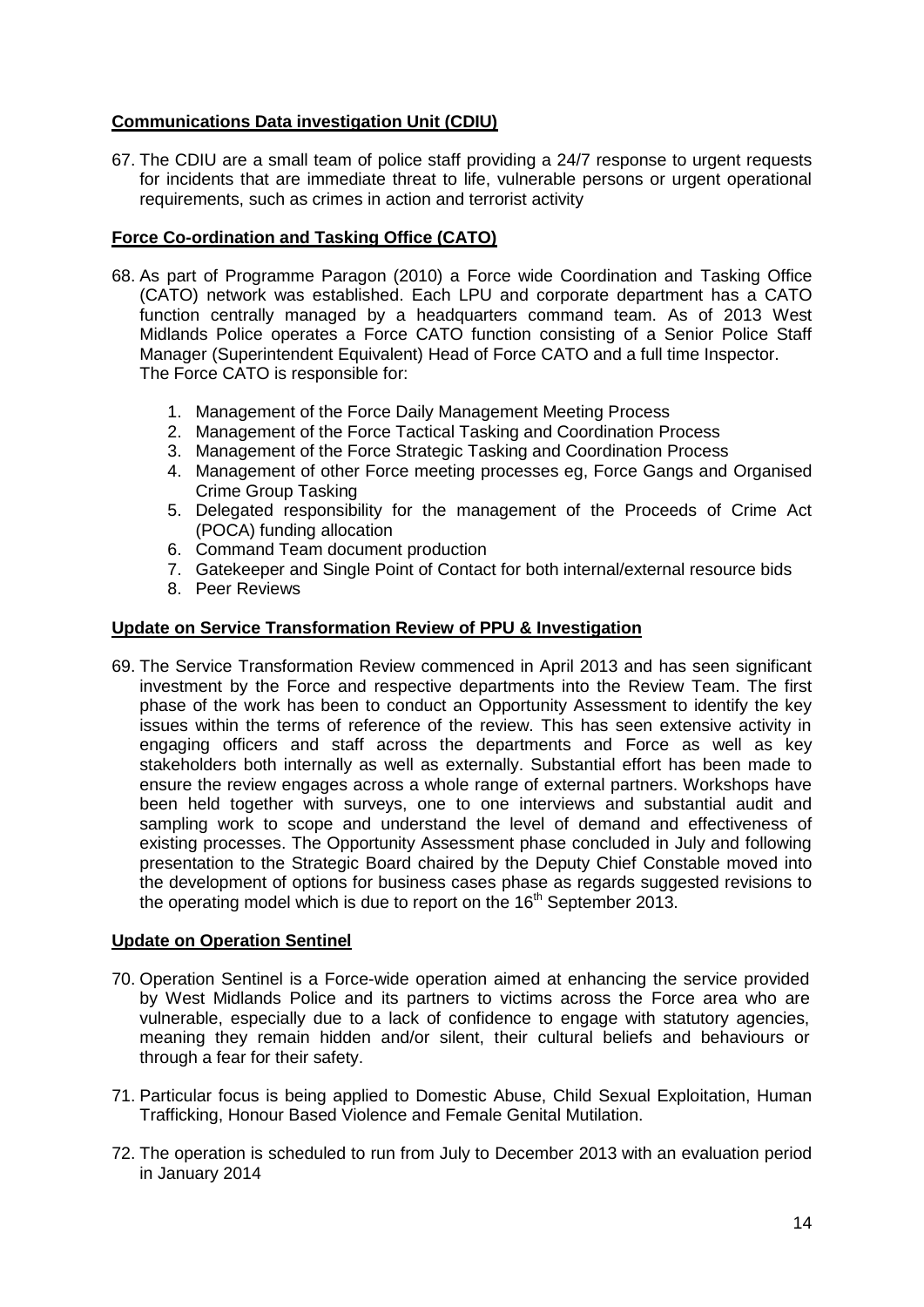- 73. Whilst there will be activity across all five areas running throughout the operation, each area will have a month of particular focus:
	- CSE: August
	- HBV: September
	- Human Trafficking: October
	- FGM: November
	- DA: December  $\bullet$

The Strategic Objectives for the operation include:

- Increase or organisational knowledge and understanding of 'vulnerability'
- Improve our ability to assess threat and risk and take proportionate action
- Enable ourselves to make dynamic and empowered operational decisions  $\bullet$
- Increase reporting levels especially from vulnerable communities  $\bullet$
- Improve the confidence and satisfaction of victims and witnesses who experience  $\bullet$ the criminal justice process
- Reduce violent offending, particularly focussing on tackling persistent violent  $\bullet$ perpetrators
- Improve our criminal justice outcomes
- Seek to address causational factors i.e. Alcohol, Drugs, Housing Policy with  $\bullet$ particular focus on Mental Health
- Sustain and improve statutory and non-statutory partnership working local and national

The results of the first 4 weeks of the operation are currently subject to evaluation and review.

# **Proceeds of Crime Act (POCA)**

- 74. Criminal assets can be seized in a number of ways which is known as confiscation or forfeiture.
- 75. Confiscation where there is an ongoing investigation into criminality, for example drug supply or human trafficking, a financial investigation will run alongside and following conviction the financial investigator will pursue the benefit of that crime through the civil process.
- 76. Forfeiture the ECU look at a number of ways of removing funds from criminals, working with SOCA has recovered approximately £3,000,000 over the past two years but we also proactively research the SAR's regime. Cash seizures are taken through the civil court and if found in favour of the police it is 'forfeited'.
- 77. With confiscation, in short terms, the whole value is recovered to HM Treasury, it is then split 50% to government and the remaining 50% is split between the police, courts and CPS.
- 78. With forfeiture we receive 50% with the remainder going to government.
- 79. There are also opportunities of a 100% recovery upon conviction of funds seized under the Misuse of Drugs Act 1971.
- 80. Funds are returned to force via the Asset Recovery Incentivisation Scheme (ARIS) and identified on a quarterly basis.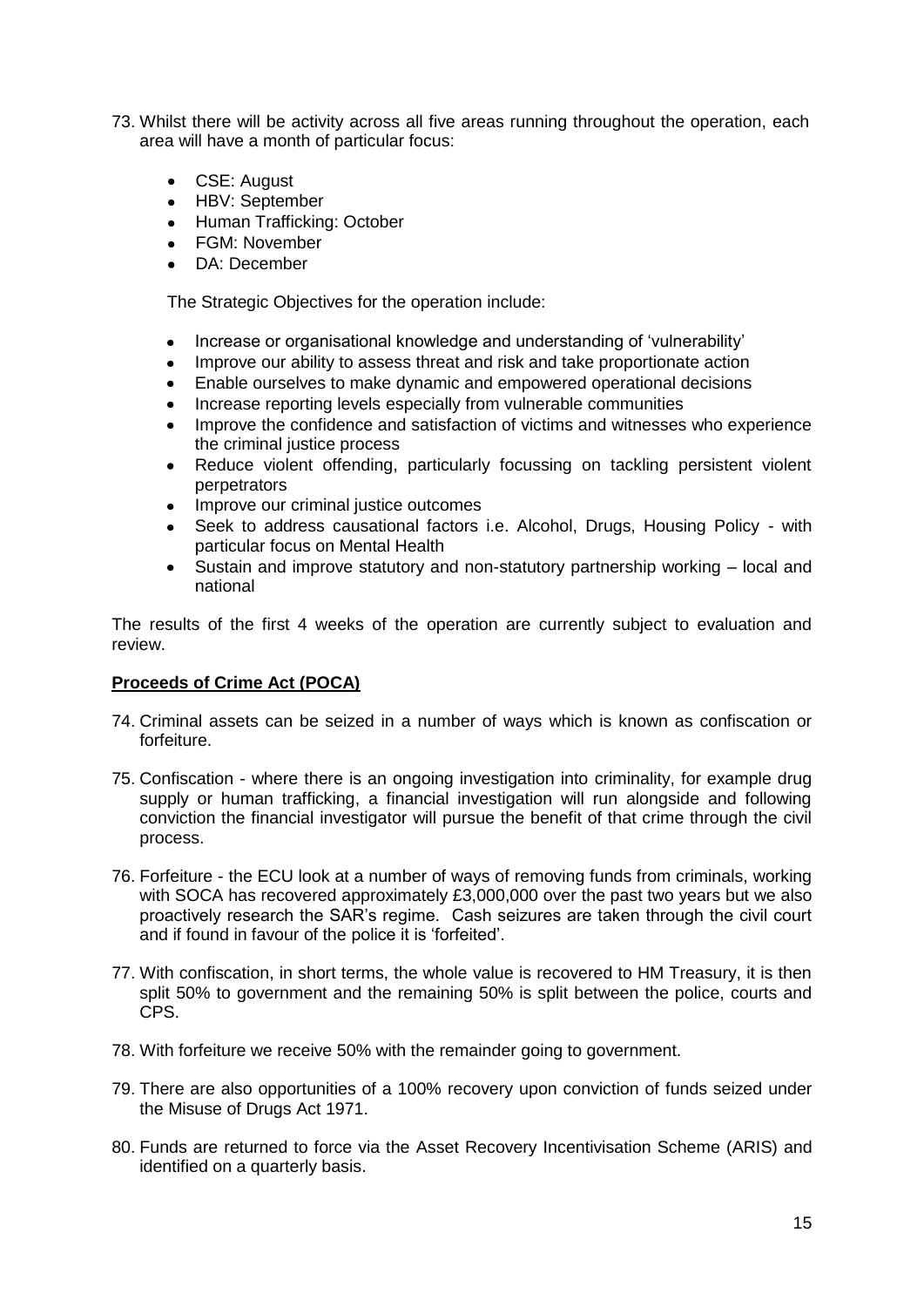# **Allocation of funds**

- 81. Force CATO has been delegated responsibility by ACC Crime for managing the force allocation of POCA funding from 2013/2014 onwards. Guidance has been issued to LPU Commanders and Department Heads regarding the process. There is also a force intranet site outlining the process, allocations and relevant timescales.
- 82. The force receives an annual Incentive Payment from the Asset Recovery Incentivisation Scheme (ARIS). Under this scheme WMP receive 50% of what is recovered from Cash Forfeitures and between 12.5% and 18.75% from Confiscation Order receipts.
- 83. The Home Office guidance on how individual agencies use Incentive Payments is general in nature and has been interpreted differently by individual agencies. Incentive Payments are used generally to fund community projects and initiatives that tackle crime locally. The Home Office provide the following guidance on how Incentive Payments are used:

*This is a matter for each agency but incentive payments should be used to further drive up performance on asset recovery and, where appropriate, to fund local crime fighting priorities for the benefit of the community.* 

84. For 2012/2013 and 2013/2014 West Midlands Police received an Incentive Payment of £300,000. This is often referred to as Proceeds of Crime Act (POCA) funding. It will be distributed by either an allocation panel (chaired by ACC Crime) or by the chair of Force Tactical Tasking and Coordination Group Meeting.

| <b>Allocation</b>                                                                        | <b>Amount</b><br>(E'000) |
|------------------------------------------------------------------------------------------|--------------------------|
| Infrastructure – future asset recovery (annual)                                          | 75                       |
| Projects –<br>Force<br>wide<br>crime<br>e.g.<br>prevention/diversionary schemes (annual) | -75                      |
| LPU/Department bids (annual)                                                             | 90                       |
| Allocation via Force Tactical Co-Ordination Group 60<br>(monthly)                        |                          |
| Total                                                                                    | 300                      |

- 85. It is critical that the impact of all approved annual bids is assessed for effectiveness against the criteria outlined in the PCC Police and Crime Plan and LPU Local Policing Plans. All successful bidders will be requested to provide an update on the impact of their allocated funding. A corporate record of bids, allocations and results is maintained by Finance/Force CATO. The impact of monthly bids will be monitored and subject to scrutiny via the existing Force Tactical Tasking and Coordination Group process and feedback requested where appropriate by the Chair.
- 86. The force is required to monitor allocation and update the Home Office at the end of each financial year.